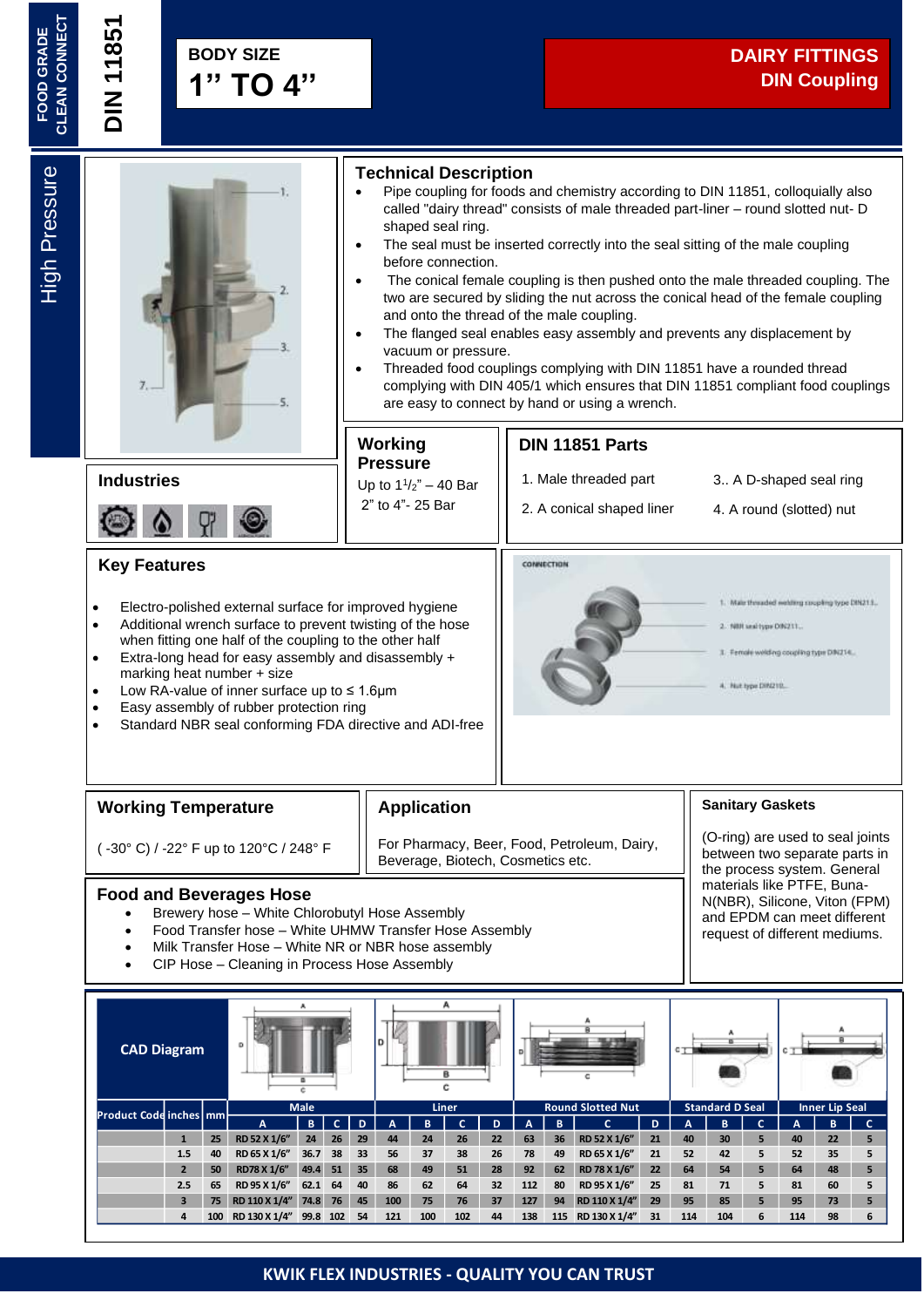**FOOD GRADE<br>CLEAN CONNECT CLEAN CONNECT**

**Medium Pressure** 



#### **FITTINGS SPECIFICATIONS**

- Processing: Forging Machined by CNC
- Internal 20 Ra (0.51μm)
- Connection are Weld or expanding

Food couplings complying with DIN and SMS are not inter changeable, (Refer the comparison table

below)

B **CAD Diagram**  $\overline{c}$  $\overline{\mathbf{c}}$ D ᇹ D **SMS Male SMS Weld SMS Nut Seal Product Code inches mm A B C D A B C D A B C D A B C 1 25 25 15 22 40 36 8 22 25 51 32 20 34 32 25 6 1.5 40 38 20 35 60 55 9 35 38 74 48 25 54 48 38 6 2 50 51 20 48 70 65 9 48 51 84 61 26 64 61 51 6 2.5 65 64 24 60 85 80 9 60 64 100 74 30 79 74 63 6 3 75 76 24 73 98 93 10 73 76 114 87 32 92 86 76 6 4 100 102 35 97 132 127 12 97 102 154 117 45 124 114 101 6**

• Size Range: OD.25 through OD.101.6 • Materials: 1.4301(304), 1.4404(316L)

#### **KWIK FLEX INDUSTRIES - QUALITY YOU CAN TRUST**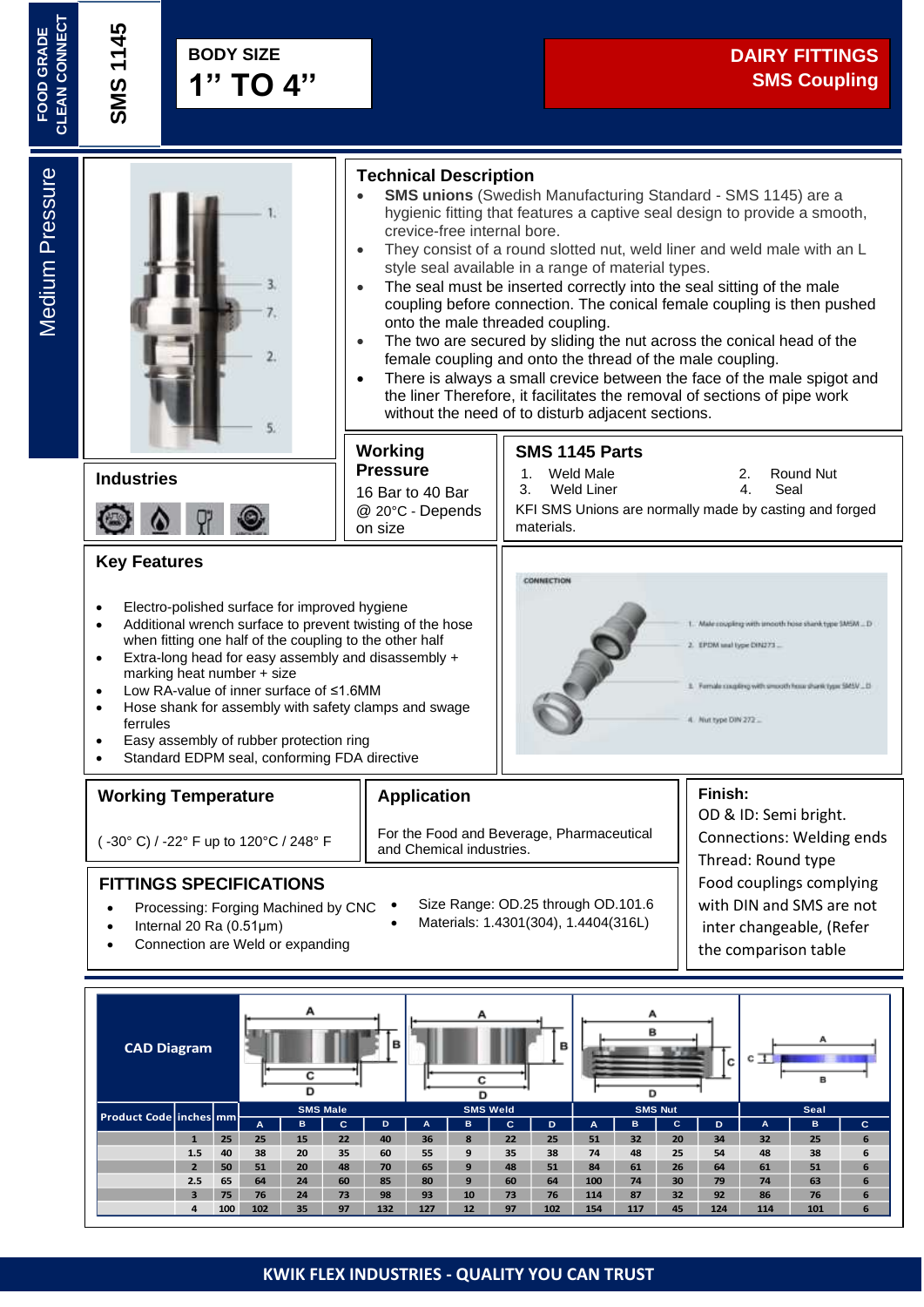**FOOD GRADE<br>CLEAN CONNECT CLEAN CONNECT** **DIN VS SMS**

| <b>Particulars</b>     | <b>DIN 11851</b>                           | <b>SMS 1145</b>                            | <b>DIN</b> | <b>SMS</b> |  |
|------------------------|--------------------------------------------|--------------------------------------------|------------|------------|--|
| <b>Female Coupling</b> | <b>Conical Face</b>                        | <b>Flat Face</b>                           |            |            |  |
| <b>Male Coupling</b>   | Deep Seal                                  | <b>Turned-up Seal</b>                      |            |            |  |
| Seal                   | U - Shaped Seal                            | <b>Square Seal</b>                         |            |            |  |
| Male and Female thread | Rounded thread complying<br>with DIN 405/1 | Rounded thread complying<br>with DIN 405/1 |            |            |  |
| Max. working pressure  | 40 Bar / 580 psi                           | 6 Bar / 87 psi                             |            |            |  |